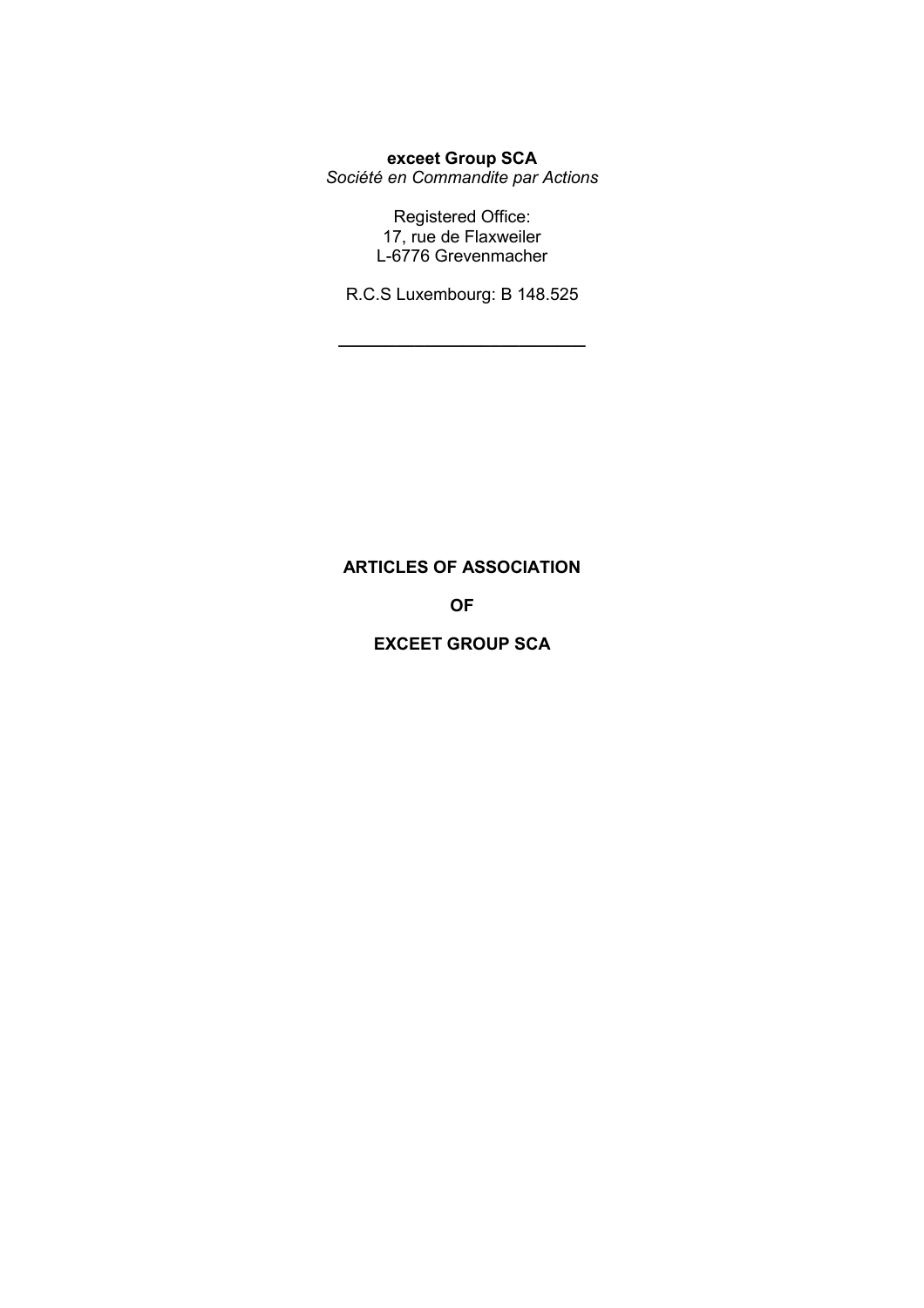## **A. NAME-DURATION-PURPOSE- REGISTERED OFFICE**

#### **Article 1 Name**

There hereby exists a company in the form of a *société en commandite par actions* under the name of "**exceet Group SCA**" (the "**Company**").

#### **Article 2 Duration**

The Company is incorporated for an unlimited duration. It may be dissolved at any time and without cause by a resolution of the general meeting of shareholders, adopted in the manner required for an amendment of these articles of association.

#### **Article 3 Purpose**

- 3.1 The Company's purpose is the creation, holding, development and realisation of a portfolio, consisting of interests and rights of any kind and of any other form of investment in entities in the Grand Duchy of Luxembourg and in foreign entities, whether such entities exist or are to be created, especially by way of subscription, acquisition by purchase, sale or exchange of securities or rights of any kind whatsoever, such as equity instruments, debt instruments, patents and licenses, as well as the administration and control of such portfolio.
- 3.2 The Company may further grant any form of security for the performance of any obligations of the Company or of any entity in which it holds a direct or indirect interest or right of any kind or in which the Company has invested in any other manner or which forms part of the same group of entities as the Company and lend funds or otherwise assist any entity in which it holds a direct or indirect interest or right of any kind or in which the Company has invested in any other manner or which forms part of the same group of companies as the Company.
- 3.3 The Company may borrow in any form and may issue any kind of notes, bonds and debentures and generally issue any debt, equity and/or hybrid securities in accordance with Luxembourg law.
	- 3.4 The Company may carry out any commercial, industrial, financial, real estate or intellectual property activities which it may deem useful in accomplishment of these purposes.

#### **Article 4 Registered office**

- 4.1 The Company's registered office is established in the city of Grevenmacher, Grand Duchy of Luxembourg. The Company's central administration is located at its registered office.
- 4.2 The Company's registered office may be transferred within the Grand Duchy of Luxembourg by a resolution of the Managers.
- 4.3 Branches or other offices may be established either in the Grand Duchy of Luxembourg or abroad by a resolution of the Managers.

4.4 In the event that the Manager determines that extraordinary political, economic or social circumstances or natural disasters have occurred or are imminent that would interfere with the normal activities of the Company at its registered office, the registered office may be temporarily transferred abroad until the complete cessation of these extraordinary circumstances; such temporary measures shall not affect the nationality of the Company which, notwithstanding the temporary transfer of its registered office, shall remain a Luxembourg company.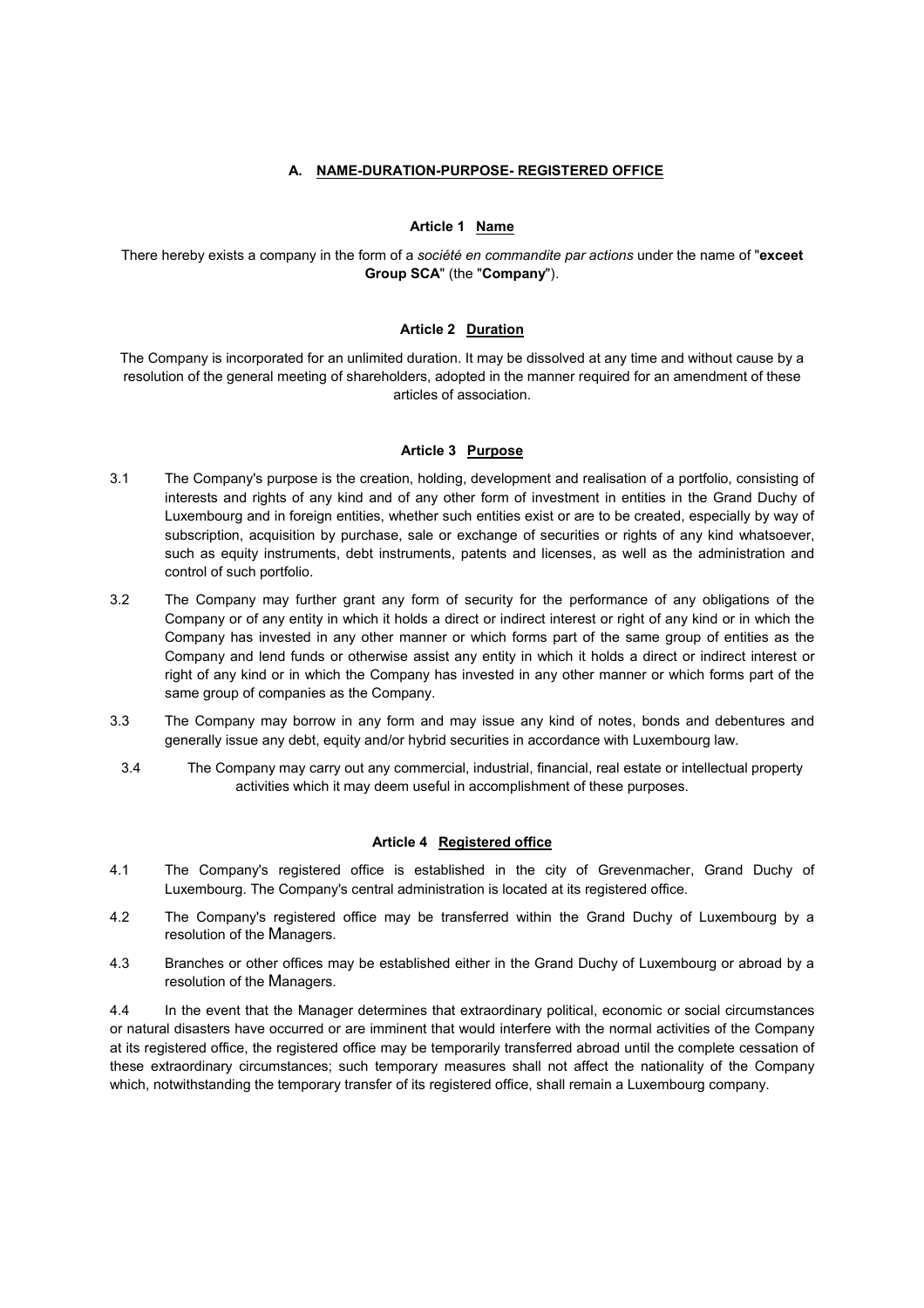## **B. SHARE CAPITAL - SHARES - REGISTER OF SHARES- OWNERSHIP AND TRANSFER OF SHARES**

#### **Article 5 Share capital and authorised capital**

- 5.1 The Company's issued share capital is set at three hundred eleven thousand nine hundred sixty euro and eighteen cents (EUR 311,960.18) represented by twenty million seventy-three thousand six hundred ninety-five (20,073,695) ordinary shares (the "**Ordinary Shares**" and the holders thereof the "**Limited Shareholders**" and each a "**Limited Shareholder**") and one (1) unlimited share (the "**Unlimited Share**" and the holder thereof the "**General Partner**"). The Unlimited Share is held by the General Partner (*actionnaire commandité*). The Ordinary Shares and the Unlimited Share are hereafter together referred to as the "shares".
- 5.2 Under the terms and conditions provided by law, the Company's issued share capital may be increased or reduced by a resolution of the general meeting of shareholders, adopted in the manner required for an amendment of these articles of association.
- 5.3 Any new shares in a respective class of shares, to be paid for in cash will be offered by preference to the existing shareholder(s) of such class in proportion to the number of shares held by them in the Company's share capital. The Managers shall determine the period of time during which such preferential subscription right may be exercised. This period may not be less than the period required by applicable legal provisions. However, subject to the provisions of the law of 10 August 1915 governing commercial companies, as amended (the "**Law**"), the general meeting of shareholders called (i) to resolve upon an increase of the Company's issued share capital or (ii) at the occasion of an authorisation granted to the Managers to increase the Company's issued share capital, may limit or suppress the preferential subscription right of the existing shareholder(s) or authorise the Managers to do so. Such resolution shall be adopted in the manner required for an amendment of these articles of association.
- 5.4. The authorised capital, excluding the issued share capital, is set at two million eight hundred seven thousand six hundred forty euro (EUR 2,807,640), consisting of one hundred eighty-four million seven hundred fifteen thousand fifty-five (184,715,055) Ordinary Shares without nominal value. During a period of five (5) years from the resolution to create, renew or increase the authorised capital pursuant to this article, the Manager is hereby authorised to issue Ordinary Shares to such persons and on such terms as they shall see fit and specifically to proceed to such issue without reserving a preferential right to subscribe to the shares issued for the existing shareholders, and it being understood, that any issuance of such instruments will reduce the available authorised capital accordingly.

The authorised capital of the Company may be increased or reduced by a resolution of the general meeting of shareholders adopted in the manner required for an amendment of these articles of association.

The above authorisations may be renewed through a resolution of the general meeting of the shareholders adopted in the manner required for an amendment of these articles of association and subject to the provisions of the Law, each time for a period not exceeding five (5) years.

#### **Article 6 Shares**

- 6.1 The Company may have one or several shareholders. The death, legal incapacity, dissolution, bankruptcy or any other similar event regarding a shareholder shall not cause the Company's dissolution.
- 6.2 The Company may, to the extent and under the terms and conditions provided by law, repurchase or redeem its own shares.
- 6.3 The Ordinary Shares are in bearer form and held by or on behalf of a securities settlement system or the operator of such system and in each case recorded as book-entry interests in the accounts of a professional depositary or any sub-depositary (any depositary and any sub-depositary being referred to hereinafter as a "**Depositary**"), the Company - subject to having received from the Depositary a certificate in proper form - will permit the depositor of such book-entry interests to exercise the rights attaching to the shares corresponding to the book-entry interests of the relevant depositor, including admission to and voting at general meetings, and shall consider those depositors to be the holders for purposes of Article 6 of the present articles of association. The Managers may determine the formal requirements with which such certificates must comply.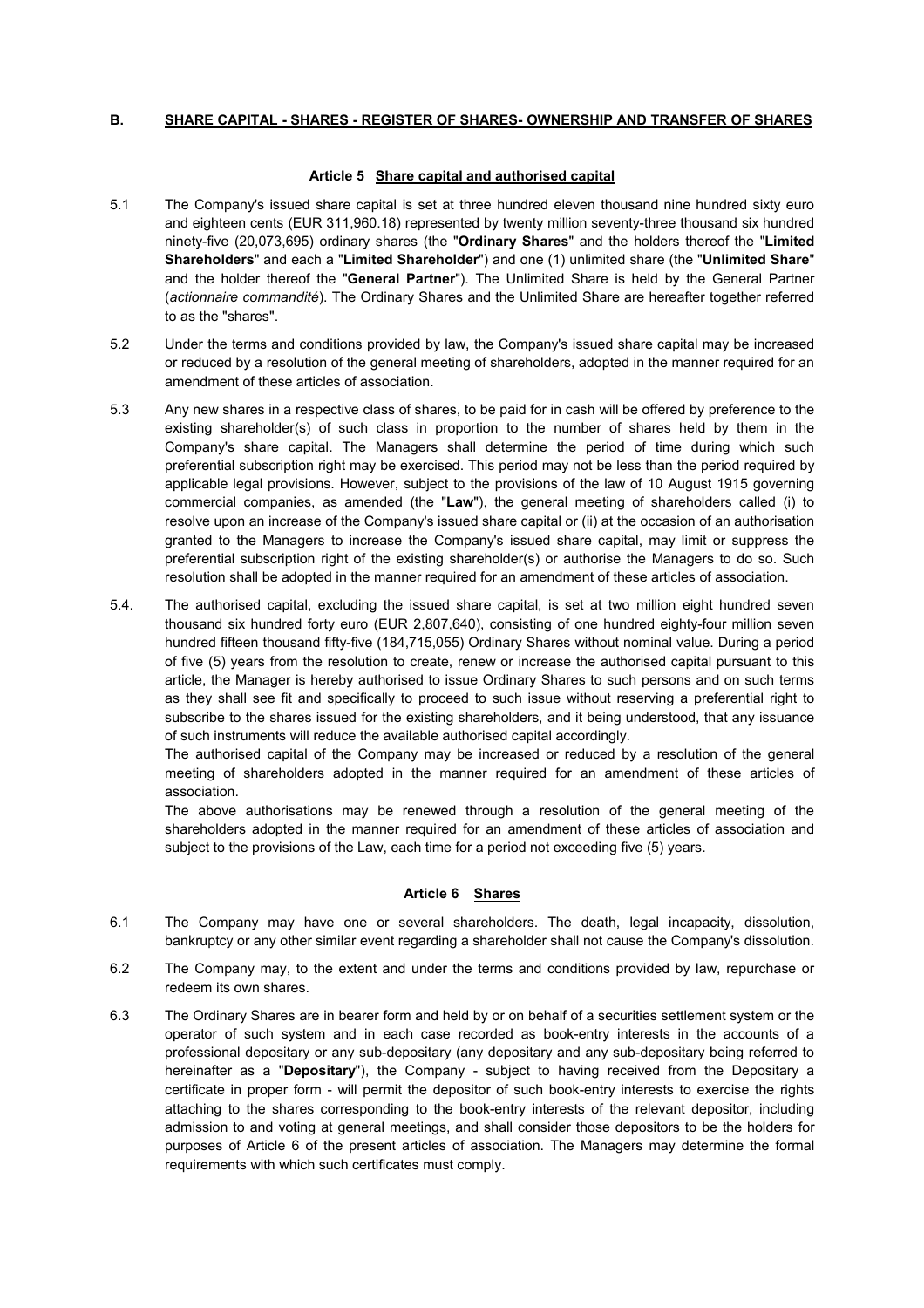- 6.4 The Ordinary Shares are issued in bearer form. Certificates of bearer shares shall be signed in accordance with applicable legal provisions.
- 6.5 The Unlimited Shares of the Company are in registered form.
- 6.6 A register of Unlimited Shares shall be kept at the registered office of the Company, where it shall be available for inspection by any shareholder. This register shall contain all the information required by the Law. Ownership of Unlimited Shares is established by registration in said share register. Certificates evidencing registrations made in the register with respect to a General Partner shall be issued upon request and at the expense of the relevant General Partner.

#### **Article 7 Ownership and transfer of shares**

- 7.1 The Ordinary Shares may be entered without serial numbers into fungible securities accounts with financial institutions or other professional depositaries. The Ordinary Shares held in deposit or on an account with such financial institution or professional depositary shall be recorded in an account opened in the name of the depositor and may be transferred from one account to another, whether such account is held by the same or a different financial institution or depositary. The depositor whose Ordinary Shares are held through such fungible securities accounts shall have the same rights and obligations as if he held the bearer shares directly.
- 7.2 The Ordinary Shares are freely transferable, subject to the provisions of the Law and these articles of association. The Unlimited Share(s) are only transferrable to unlimited shareholders jointly and severally liable for all liabilities of the Company which cannot be met out of the assets of the Company. All rights and obligations attached to any share are passed to any transferee thereof.
- 7.3 Any transfer of registered shares shall become effective (*opposable*) towards the Company and third parties either (i) through a declaration of transfer recorded in the register of shares, signed and dated by the transferor and the transferee or their representatives, or (ii) upon notification of a transfer to, or upon the acceptance of the transfer by the Company.
- 7.4 The Company will recognise only one holder per share. In case a share is owned by several persons, they must designate a single person to be considered as the sole owner of such share in relation to the Company. The Company is entitled to suspend the exercise of all rights attached to a share held by several owners, except for relevant information rights, until one (1) owner has been designated.

## **Article 8 Continuation of the Company – Replacement of the General Partner**

- 8.1 Death, suspension of civil rights, dissolution, bankruptcy or insolvency or any other similar event regarding any of the shareholders shall not cause the dissolution of the Company. In the event of death, legal incapacity, dissolution, revocation, resignation, hindrance, bankruptcy or any similar situation of the sole General Partner, the Company shall continue to exist.
- 8.2. If any such event occurs with respect to the sole General Partner and if no replacement has been provided for previously, the shareholders representing two thirds (2/3) of the share capital shall as soon as possible convene a general meeting of shareholders. The general meeting shall (without the approval of such General Partner but with the consent of such replacement general partner) appoint a general partner in replacement.
- 8.3 A General Partner may be removed as general partner at any time with cause by a decision of the general meeting of shareholders approved by a majority of at least eighty-five percent (85%) of the votes validly cast at such general meeting. The sole General Partner may only be removed if a replacement general partner is appointed at the same time.
- 8.4 As a consequence of such replacement, the Unlimited Share(s) held by such leaving General Partner is/are automatically transferred to the newly appointed General Partner at the time of its appointment for a price equal to the subscription price thereof less any amounts paid to the General Partner. Any Manager, acting individually, is authorised to record such transfer in the share register of the Company.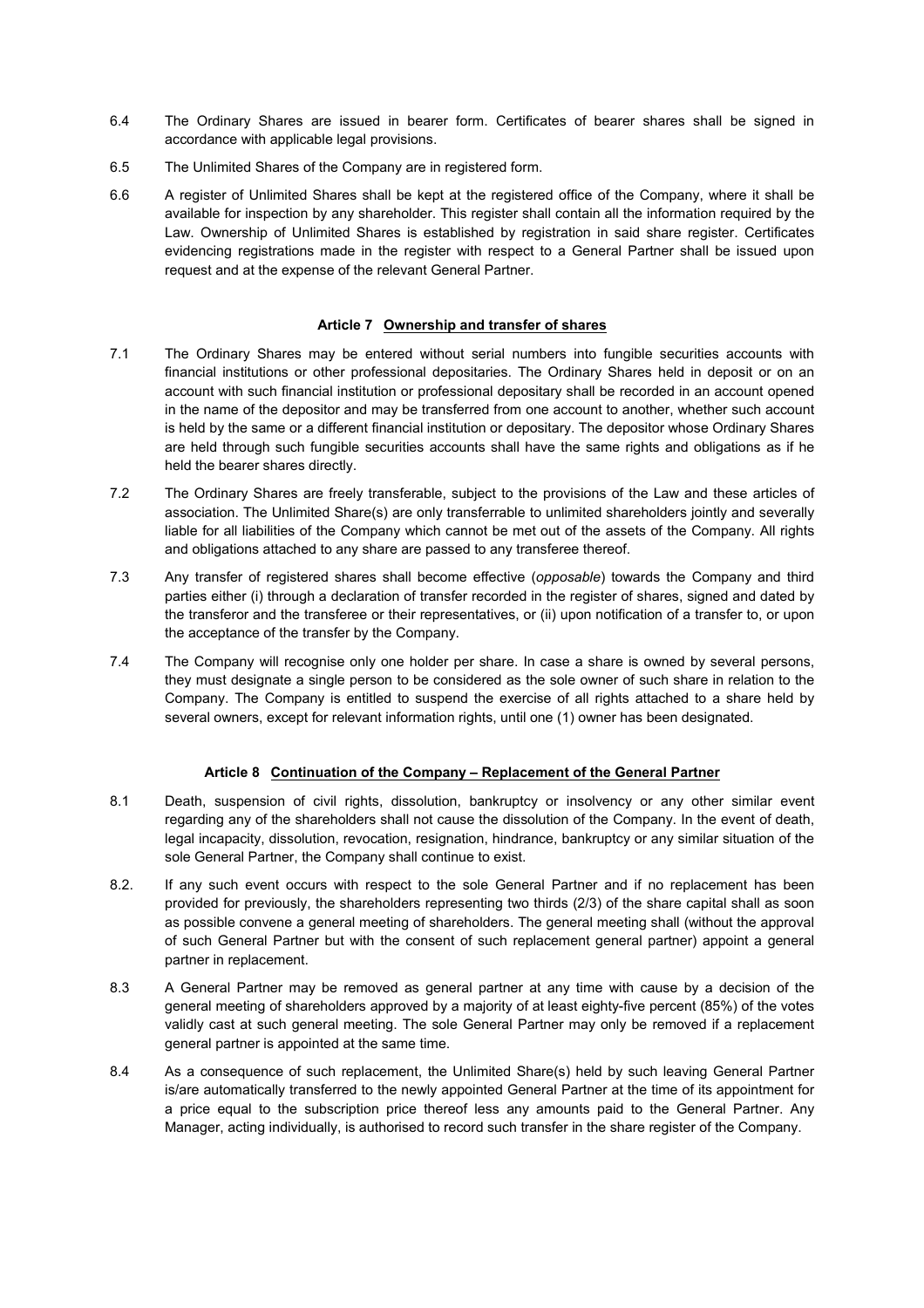8.5 Any amendment of the present article 8 shall require a decision of the general meeting approved by a majority of at least eighty-five percent (85%) of the votes validly cast at such general meeting, and such decision shall, for the avoidance of doubt, include the affirmative vote of the General Partner.

## **Article 9 Liability of shareholders**

- 9.1 Limited Shareholders shall not interfere with the management of the Company vis-à-vis third parties. The liability of the Limited Shareholders (*actionnaires commanditaires*) is limited to the amount of share capital for which they have subscribed. However, Limited Shareholders are jointly and severally liable for all obligations of the Company in which they have participated contrary to the foregoing restriction. Limited Shareholders are also jointly and severally liable vis-à-vis third parties for all obligations of the Company in which they have not participated if they regularly act on behalf of the Company in management matters vis-à-vis third parties. A Limited Shareholder acting as representative of a Manager or the General Partner does not, by the mere fact of acting in such capacity and to the extent that he indicates such capacity, incur the aforementioned joint and several liability. The following matters do not constitute acts of management vis-à-vis third parties in the sense of these articles of association:
	- the exercise of shareholders' rights;
	- advice given to the Company or its affiliates or their managers;
	- the exercise of control and supervision of the affairs of the Company; and
	- granting of loans, security interests or any other assistance to the Company or its affiliates entities.

9.2 If more than one Unlimited Share is issued, its holders (*actionnaires commandités*) are jointly and severally liable for all liabilities of the Company which cannot be met out of the assets of the Company.

## **C. GENERAL MEETING OF SHAREHOLDERS**

## **Article 10 Powers of the general meeting of shareholders**

- 10.1 The shareholders exercise their collective rights in the general meeting of shareholders.
- 10.2 The general meeting of shareholders is vested with the powers expressly reserved to it by law and by these articles of association.

#### **Article 11 Convening and conduct of general meetings of shareholders**

11.1 The general meeting of shareholders of the Company may at any time be convened by the Managers, to be held at such place and on such date as specified in the notice of such meeting in accordance with the provisions of the Law and these articles of association, and in the event that shares of the Company are listed on a foreign stock exchange, in accordance with the publicity requirements of such foreign stock exchange applicable to the Company. The Managers shall convene the annual general meeting of shareholders within a period of six (6) months after the end of the Company's financial year.

Other meetings of shareholders may be held at such place and time as may be specified in the respective notices of meeting.

11.2 The general meeting of shareholders must be convened by the Managers, upon request in writing indicating the agenda, addressed to the Managers by one or several shareholders representing at least ten percent (10%) of the Company's issued share capital. In such case, a general meeting of shareholders must be convened and shall be held within a period of one (1) month from receipt of such request.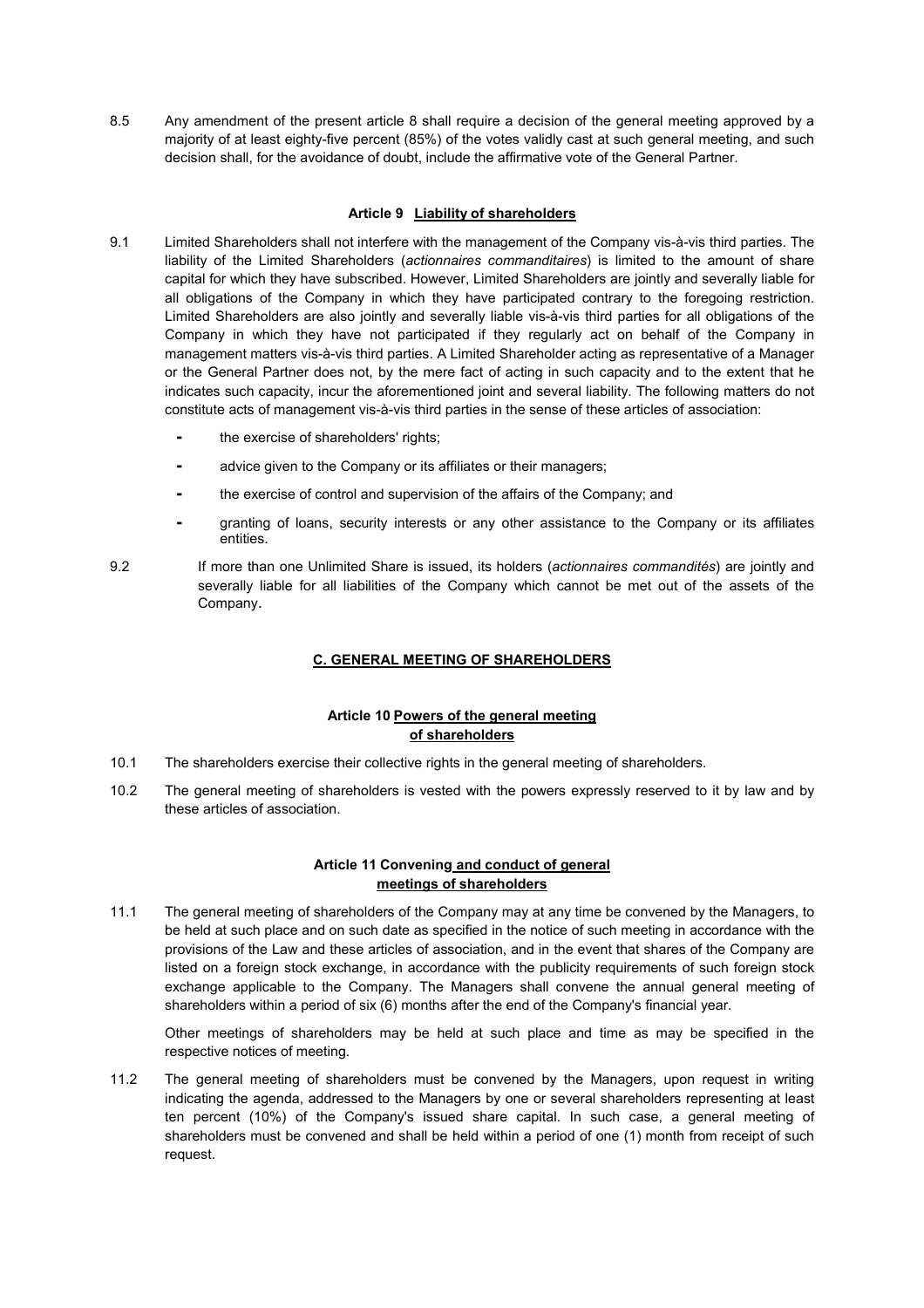- 11.3 lf following a request made under article 11.2, a general meeting is not held in due time and, in any event within two months, the competent Luxembourg courts may order that a general meeting be convened within a given period, or authorise either the shareholders who have requested it or their representatives to convene such general meeting.
- 11.4 The convening notice for any general meeting of shareholders must contain the agenda of the meeting, the place, date and time of the meeting, the description of the procedures that shareholder must comply with in order to be able to participate and cast their votes in the general meeting, and such notice shall take the form of announcements published (i) thirty (30) days before the meeting, in the *Recueil Electronique des Sociétés et Associations* and in a Luxembourg newspaper and (ii) in a manner ensuring fast access to it on a non-discriminatory basis in such media as may reasonably be relied upon for the effective dissemination of information throughout the European Community. A notice period of seventeen (17) days applies, in case of a second or subsequent convocation of a general meeting convened for lack of quorum required for the meeting convened by the first convocation, provided that this article 11.4 has been complied with for the first convocation and no new item has been put on the agenda. In case the shares are listed on a foreign stock exchange, the notices shall in addition be published in such other manner as may be required by laws, rules or regulations applicable to such stock exchange from time to time.
- 11.5 One or several shareholders, representing at least five percent (5%) of the Company's issued share capital, may (i) request to put one or several items to the agenda of any general meeting of shareholders, provided that such item is accompanied by a justification or a draft resolution to be adopted in the general meeting, or (ii) table draft resolutions for items included or to be included on the agenda of the general meeting. Such request must be sent to the Company's registered office in writing by registered letter or electronic means at least twenty-two (22) days prior to the date of the general meeting and include the postal or electronic address of the sender. In case such request entails a modification of the agenda of the relevant meeting, the Company will make available a revised agenda at least fifteen (15) days prior to the date of the general meeting.
- 11.6 If all shareholders are present or represented, the general meeting may be held without prior notice or publication.
- 11.7 The provisions of the Law are applicable to general meetings. The Managers may determine other terms or set conditions that must be respected by a shareholder to participate in any meeting of shareholders in the convening notice (including, but not limited to, longer notice periods).
- 11.8 A shareholder may act at any general meeting of shareholders by appointing another person, shareholder or not, as his proxy in writing by a signed document transmitted by mail or facsimile or by any other means of communication authorised by the Managers. One person may represent several or even all shareholders.
- 11.9 A board of the meeting shall be formed at any general meeting of shareholders, composed of a chairman to be elected from the Managers, a secretary and a scrutineer, each of whom shall be appointed by the general meeting of shareholders and who do not need to be shareholders nor Managers. The chairman of the Managers shall be the chair of any general meeting. In the event the chairman of the board is for any reason unable to chair the general meeting of shareholders, any Manager may chair the general meeting of shareholders. The Managers shall ensure that the meeting is held in accordance with applicable rules and, in particular, in compliance with the rules in relation to convening the meeting, majority requirements, vote tallying and representation of shareholders
- 11.10 An attendance list must be kept at any general meeting of shareholders.
- 11.11 Each shareholder may vote at a general meeting of shareholders through a signed voting form sent by mail or facsimile or by any other means of communication authorised by the Managers to the Company's registered office or to the address specified in the convening notice. The shareholders may only use voting forms provided by the Company which contain at least the place, date and time of the meeting, the agenda of the meeting, the proposals submitted to the resolution of the meeting as well as for each proposal three boxes allowing the shareholder to vote in favour of or against the proposed resolution or to abstain from voting thereon by ticking the appropriate boxes. The Company will only take into account voting forms received prior to the general meeting of shareholders to which they relate.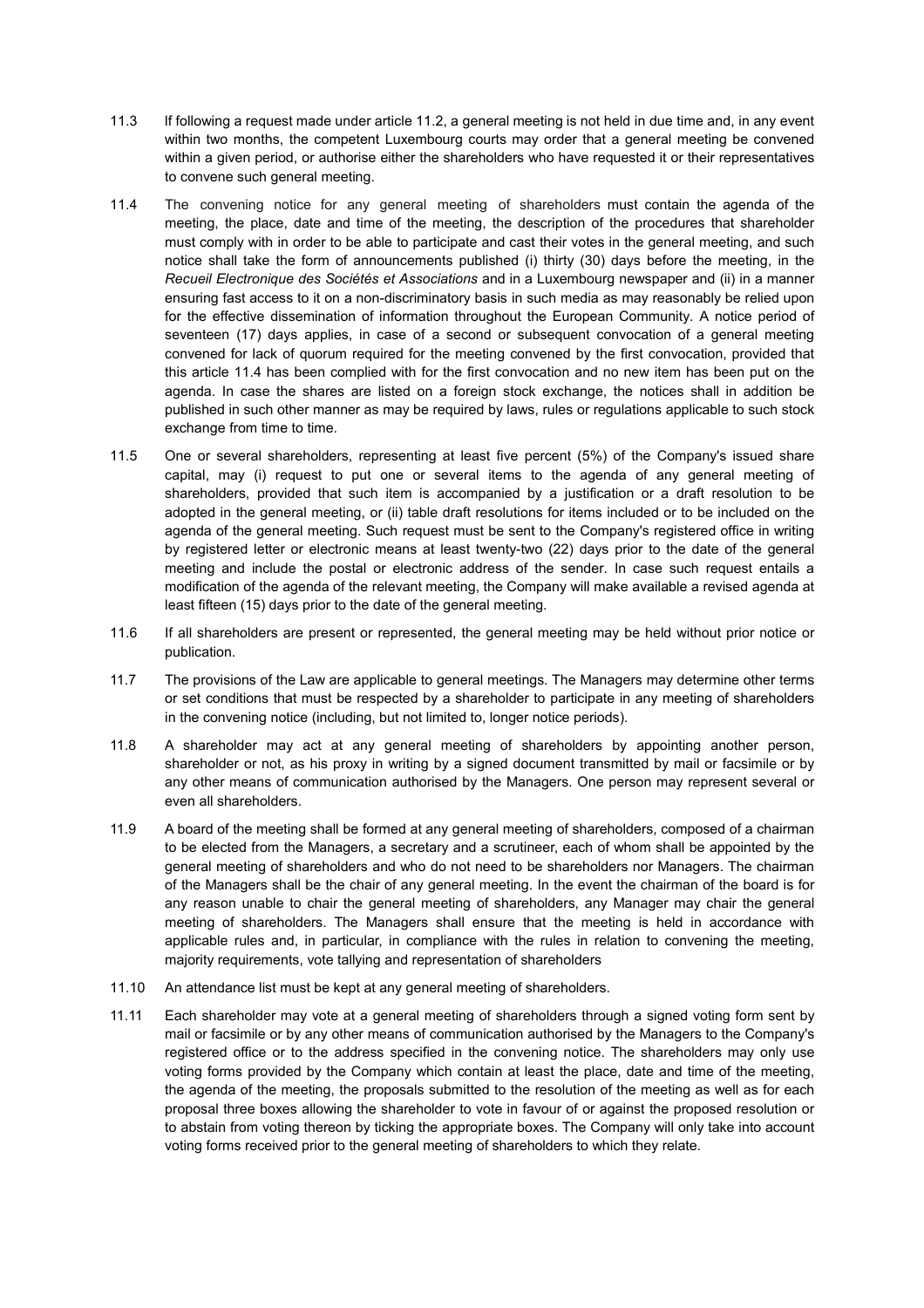#### **Article 12 Admission**

Any shareholder who holds one or more share(s) of the Company at 24:00 o'clock (Luxembourg time) on the date falling fourteen (14) days prior to (and excluding) the date of general meeting (the "**Record Date**") shall be admitted to the relevant general meeting of shareholders. Any shareholder who wishes to attend the general meeting must inform the Company thereof at the latest on the Record Date, in a manner to be determined by the Managers in the convening notice. In case of shares held through the operator of a securities settlement system or with a professional depository or sub-depository designated by such depository, a holder of shares wishing to attend a general meeting of shareholders should receive from such operator or depository or sub-depository a certificate certifying the number of shares recorded in the relevant account on the Record Date. The certificate should be submitted to the Company at its registered address no later than three (3) business days prior to the date of the general meeting. In the event that the shareholder votes through proxies, the proxy has to be deposited at the registered office of the Company at the same time or with any agent of the Company, duly authorised to receive such proxies. The Managers may set a shorter period for the submission of the certificate or the proxy.

#### **Article 13 General Partner consent**

The general meeting of shareholders may only adopt or ratify acts affecting the interests of the Company vis-à-vis third parties or amend the articles of association with the consent of the General Partner.

#### **Article 14 Quorum and majority**

- 14.1 Each share entitles the holder thereof to one vote, subject to the provisions of the Law. Unless otherwise required by law or by these articles of association, resolutions at a general meeting of shareholders duly convened are adopted by a simple majority of the votes validly cast, regardless of the portion of capital represented.
- 14.2 Subject to the provisions of the Law, any amendment of the articles of association requires a majority of at least two-thirds of the votes validly cast at a general meeting at which at least half of the share capital is present or represented, in case the second condition is not satisfied, a second meeting may be convened in accordance with the Law, which may deliberate regardless of the proportion of the capital represented and at which resolutions are taken at a majority of at least two-thirds of the votes validly cast. Abstention and nil votes will not be taken into account for the calculation of the majority.

14.3 Article 14.2 shall apply accordingly with respect to a change of the nationality of the Company and such decision shall, for the avoidance of doubt, include the affirmative vote of the General Partner.

#### **Article 15 Adjourning general meetings of shareholders**

The Managers may adjourn any general meeting of shareholders already commenced, including any general meeting convened in order to resolve on an amendment of the articles of association, for a period of four (4) weeks. The Managers must adjourn any general meeting of shareholders already commenced if so required by one or several shareholders entitled thereto in accordance with the Law. By such an adjournment of a general meeting of shareholders already commenced, any resolution already adopted in such meeting will be cancelled. For the avoidance of doubt, once a meeting has been adjourned pursuant to the second sentence of this Article 15, the Managers shall not be required to adjourn such meeting a second time.

#### **Article 16 Minutes of general meetings of shareholders**

- 16.1 The board of any general meeting of shareholders shall draw up minutes of the meeting which shall be signed by the members of the board of the meeting as well as by any shareholder who requests to do so.
- 16.2 Any copy and excerpt of such original minutes to be produced in judicial proceedings or to be delivered to any third party shall be signed by any Manager.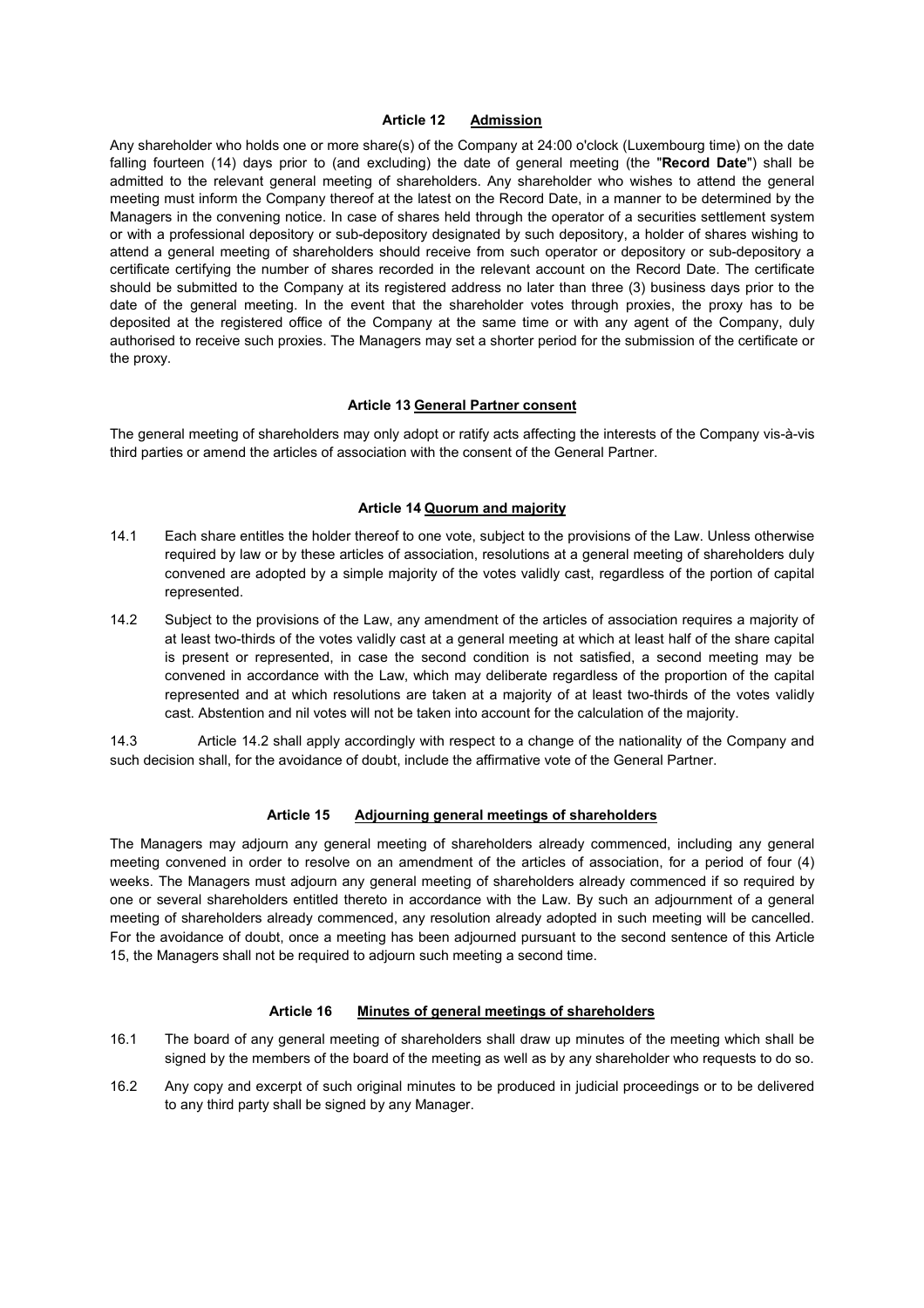## **D. MANAGEMENT AND SUPERVISION**

#### **Article 17 Powers of the board of the Managers**

- 17.1 The Company shall be managed by exceet Management S.à r.l., in its capacity as General Partner (the "**Manager**").
- 17.2 If the Company is managed by one Manager, to the extent applicable and where the term "Manager" is not expressly mentioned in these articles of association, a reference to the "Managers" used in these articles of association is to be construed as a reference to the "Manager".
- 17.3 The Managers are vested with the broadest powers to act in the name of the Company and to take any action necessary or useful to fulfil the Company's corporate purpose, with the exception of the powers reserved by the Law or by these articles of association to the general meeting of shareholders.
- 17.4 In accordance with article 441-10 of the Law, the Company's daily management and the Company's representation in connection with such daily management may be delegated to one or several person(s) appointed by the Managers, shareholder or not, acting alone or jointly. Their appointment revocation and powers shall be determined by a resolution of the Managers.
- 17.5 The following actions and transactions in relation to the Company's daily management require an express decision of Managers:
	- a. any listing or public offering of securities issued by the Company or its Affiliates; and
	- b. any material change to the business or activities of the Company or its Affiliates, including entering into material new lines of business, discontinuing of a material activity or adopting any material change in strategic direction.
- 17.6 The Managers may also grant special powers by notarised proxy or private instrument to any person(s) acting alone or jointly with others as agent of the Company.
- 17.7 The Manager(s) shall, when called to decide on any transaction between the General Partner and the Company, or between the Company and an affiliate of the General Partner (for the avoidance of doubt, excluding the Company and its subsidiaries), submit such matter, prior to any decision thereon, to the Supervisory Board.

## **Article 18 Appointment, removal and term of office of Managers**

The Manager(s) shall be selected among the General Partner(s) and may only be removed in accordance with article 8.3 of the present articles of association. If following such removal, there remains no other Manager, the Manager must be immediately replaced by a new manager, who must be an unlimited partner. The Manager(s) to be removed shall have no veto right in his (their) capacity as unlimited partner of the Company on any resolution relating to his (their) removal and/or replacement.

## **Article 19 Supervisory Board**

- 19.1 The transactions of the Company shall be supervised by a supervisory board (the "**Supervisory Board**"), comprising at least three (3) statutory auditors (*commissaires*), hereinafter referred to as the "members of the Supervisory Board". The Supervisory Board may be consulted by the Managers on such matters as the Managers may determine and may authorise any action of the Managers that may, pursuant to law or regulation or under these articles of association, exceed the powers of the Managers.
- 19.2 The general meeting of shareholders shall appoint the members of the Supervisory Board, whereof one (1) shall be chosen from a list of candidates proposed by Active Ownership Investments Limited, and shall determine their number, remuneration and term of office, which may not exceed six (6) years. The members of the Supervisory Board may be re-appointed. The Supervisory Board may elect one of its members as chairman.
- 19.3 Any member of the Supervisory Board may be removed at any time, without notice, and with or without cause by by a decision of the general meeting of shareholders approved by shareholders representing more than two thirds (2/3) of the votes cast.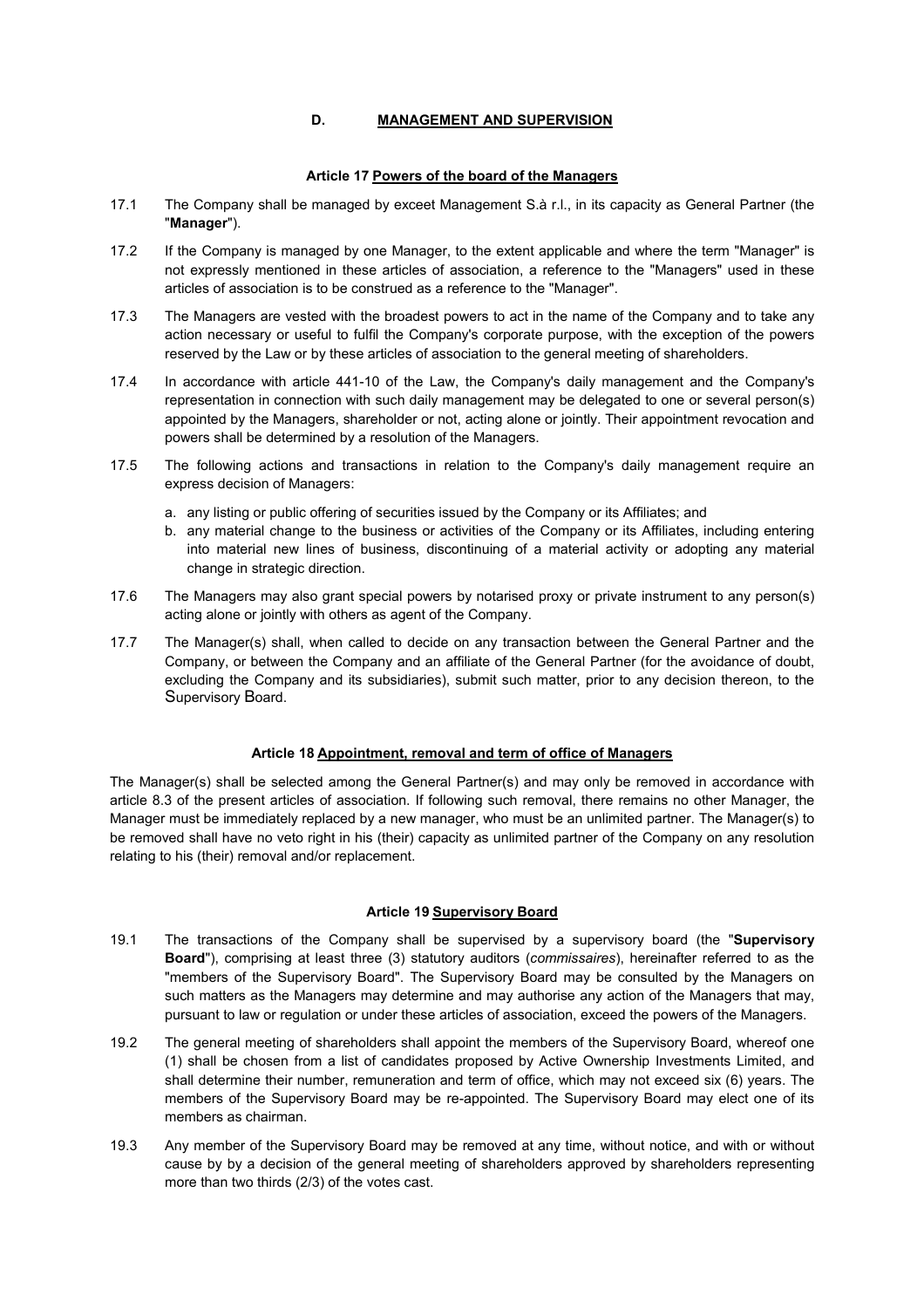- 19.5 The Supervisory Board shall in particular be competent to resolve on matters brought before it pursuant to article 17.7 of the present articles.
- 19.4 The members of the Supervisory Board have an unlimited right of supervision over all transactions of the Company. Furthermore, the Supervisory Board shall assume the role of the audit committee. The Supervisory Board shall report annually to the general meeting of shareholders on the exercise of its mandate.
- 19.5 The Supervisory Board adopts its rules of procedure in writing.

#### **Article 20 Dealings with third parties**

The Company will be bound towards third parties in all circumstances by the sole signature of the Manager. With respect to matters that constitute acts of daily management of the Company, the Company will be bound towards third parties by the signature of any person(s) to whom such power in relation to the daily management of the Company has been delegated in accordance with Article 17 hereof, acting alone or jointly in accordance with the rules of such delegation.

## **E. AUDITORS**

#### **Article 21 Independent auditor(s)**

- 21.1 The operations of the Company shall be supervised by one or more independent auditors (*réviseurs d'entreprise agréés*) in accordance with Article 69 of the law of 19 December 2002 regarding the trade and companies register and the accounting and annual accounts of undertakings, as amended.
- 21.2 The general meeting of shareholders shall determine the number of independent auditors, shall appoint them and shall fix their remuneration and term of office. A former or current independent auditor may be re-appointed by the general meeting of shareholders.

## **F. FINANCIAL YEAR- PROFITS -INTERIM DIVIDENDS**

## **Article 22 Financial year**

The Company's financial year shall begin on first January of each year and shall terminate on thirty-first December of the same year.

## **Article 23 Profits**

- 23.1 From the Company's annual net profits five per cent (5%) at least shall be allocated to the Company's legal reserve. This allocation shall cease to be mandatory as soon and as long as the aggregate amount of the Company's reserve amounts to ten per cent (10%) of the Company's issued share capital.
- 23.2 The annual general meeting of shareholders determines upon recommendation of the Managers how the remainder of the annual net profits will be allocated. Each Share shall be entitled to receive the same amount.
- 23.3 The payment of the dividends to a depositary operating principally a settlement system in relation to transactions on securities, dividends, interest, matured capital or other matured monies of securities or of other financial instruments being handled through the system of such depositary discharges the Company. Said depositary shall distribute these funds to his depositors according to the amount of securities or other financial instruments recorded in their name.
- 23.4 Sums contributed to the Company by a shareholder may also be allocated to the legal reserve, if the contributing shareholder agrees with such allocation. In case of a share capital reduction, the Company's legal reserve may be reduced in proportion so that it does not exceed ten per cent (10%) of the issued share capital.